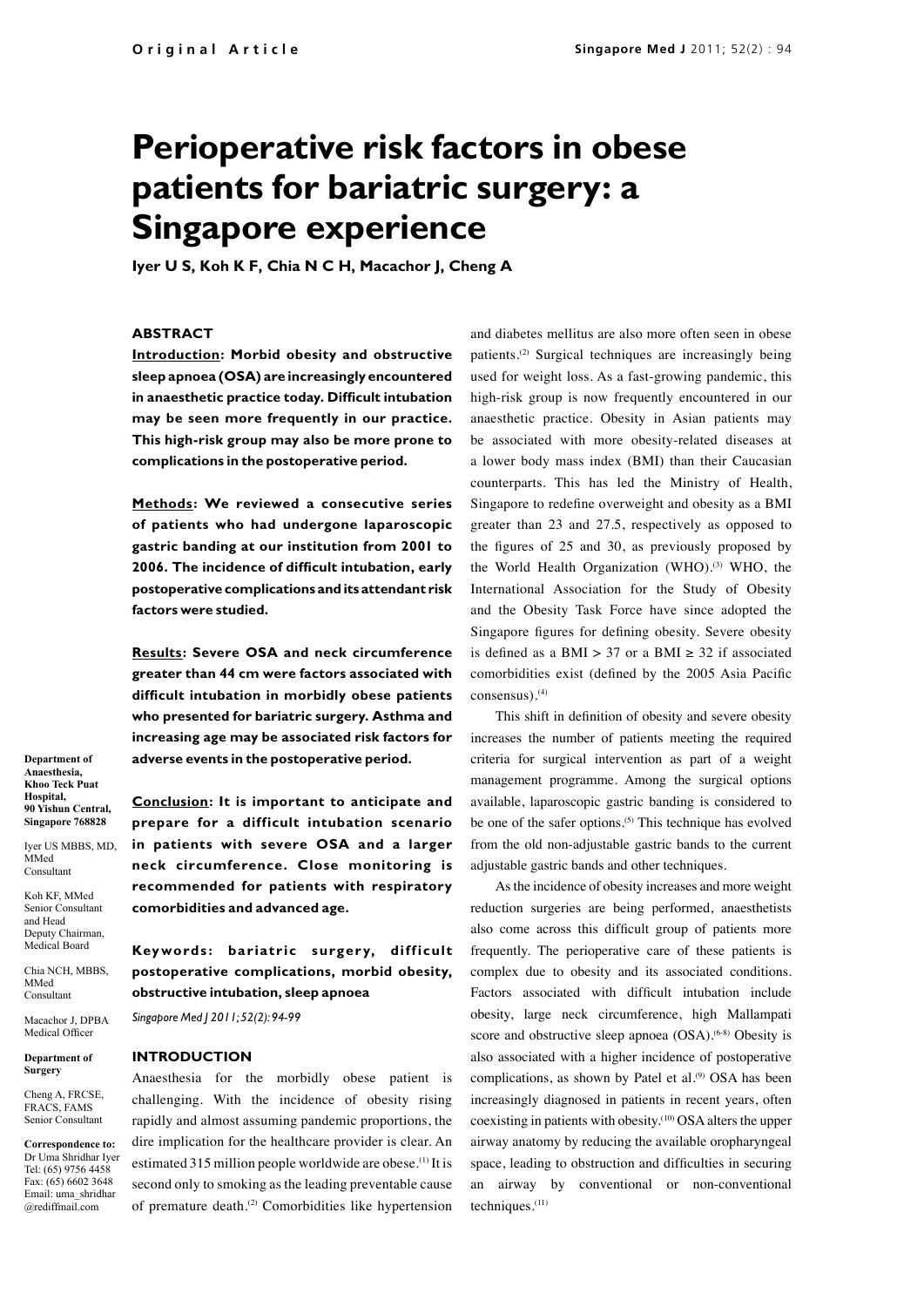We reviewed a consecutive series of patients who had undergone laparoscopic gastric banding in our institution from 2001 to 2006 in order to study the incidence of difficult intubation, early postoperative complications and its attendant risk factors.

### **METHODS**

After obtaining the approval of the Domain Specific Review Board, we reviewed the paper-based anaesthetic records and case notes of patients who underwent laparoscopic gastric banding in our hospital from January 1, 2001 to December 31, 2006. A total of 301 patients underwent surgery during the study period. However, complete case notes were successfully retrieved for only 267 patients, and these were included in the study. We also accessed the computer-based hospital's anonymous incident reporting system data adverse events pertaining to patients who had undergone bariatric surgery.

The demographic data of all patients were obtained. Clinical correlates that were deemed useful were BMI, preexisting comorbid diseases, smoking status, presence or absence of OSA and its severity, such as the apnoeahypopnoea index, neck circumference, Mallampati (Samsoon and Young modification) $(12)$  score, thyromental distance, technique of anaesthesia for airway control, number of attempts for successful endotracheal intubation and grading of laryngoscopic view (Cormack-Lehane score), postoperative complications in the first 24 hours post surgery, choice of postoperative monitoring and length of hospital stay, were also obtained.

Ancillary devices that were used to assist endotracheal intubation were also recorded. These could range from a stylet to a bougie or a normal Macintosh blade to an alternate laryngoscope like a short-handle laryngoscope or McCoy laryngoscope. Data pertaining to airway assessment, Mallampati score, technique of anaesthesia for airway control, number of attempts for securing the airway and the grading of the laryngoscopic view was retrieved from the anaesthetic chart. Data on OSA and neck circumference was obtained from the sleep study reports. All patients who underwent workup for bariatric surgery underwent a sleep study and measurement of neck circumference as part of the surgical protocol, and hence, this data was accessible with accuracy. Difficult intubation was defined as a situation that required three or more attempts for successful endotracheal intubation.<sup>(13)</sup> The modified ramp position was adopted for all patients during intubation. Factors that were studied for difficult intubation were age, gender, BMI, severity of OSA, neck circumference greater or less than 44 cm and the Mallampati score.

|  |  | Table I. Patient characteristics (n = 267). |  |
|--|--|---------------------------------------------|--|
|--|--|---------------------------------------------|--|

| Characteristic                         | No. (%)        |
|----------------------------------------|----------------|
| Gender                                 |                |
| Male                                   | 96 (36.0)      |
| Female                                 | 171 (64.0)     |
| Mean age $\pm$ SD (yrs)                | $35.7 \pm 9.2$ |
| Mean BMI $\pm$ SD (kg/m <sup>2</sup> ) | $42.0 \pm 7.2$ |
| OSA                                    |                |
| None                                   | 91 (34.1)      |
| Mild                                   | 53 (19.9)      |
| Moderate                               | 34 (12.7)      |
| Severe (AHI $\geq$ 30)                 | 89 (33.3)      |
| CPAP for OSA                           | 98 (36.7)      |
| Neck circumference > 44 cm             | 100(37.5)      |
| Comorbidities                          | 158 (59.2)     |
| Asthma                                 | 54 (20.2)      |
| Smokers                                | 54 (20.2)      |

SD: standard deviation; CPAP: continuous positive airway pressure; AHI: apnoea-hypopnoea index; OSA: obstructive sleep apnoea;

Data on postoperative events were retrieved from the postoperative records. All patients were closely monitored during the first 24 hours. Oxygen was administered in the recovery period until the patients were fully awake, and further need for oxygen supplementation was then reviewed. Postoperative events such as delayed emergence, desaturation, bronchospasm, nausea, vomiting, dysphagia, unplanned intensive care unit (ICU) admission in the first 24 hours post surgery, cardiovascular events like arrhythmias and chest pain were also reviewed. Delayed emergence was defined as a time requirement of more than 30 minutes for eye opening and obeying of simple commands in the recovery area. Desaturation was defined as a fall in oxygen saturation on the pulse oximeter to less than 92%, prompting oxygen supplementation. Bronchospasm that was confirmed on auscultation, coughing episodes causing distress to the patients and desaturation were classified as adverse respiratory events in the recovery period. Similarly, complaints of nausea or vomiting, chest pain, breathlessness and palpitations were documented in the recovery period.

Numerical data was presented as mean or percentage, where appropriate. Univariate analysis, followed by multivariate logistics regression analysis, was performed for factors associated with difficult intubation, such as age, gender, BMI, severity of OSA, neck circumference greater or less than 44 cm and Mallampati score. Likewise, factors that were studied for postoperative complications included age, gender, BMI, severity of OSA, neck circumference, comorbidities and smoking history. A p-value < 0.05 was statistically significant. Odds ratio (OR) and 95% confidence interval (CI) were then calculated for factors that were considered significant.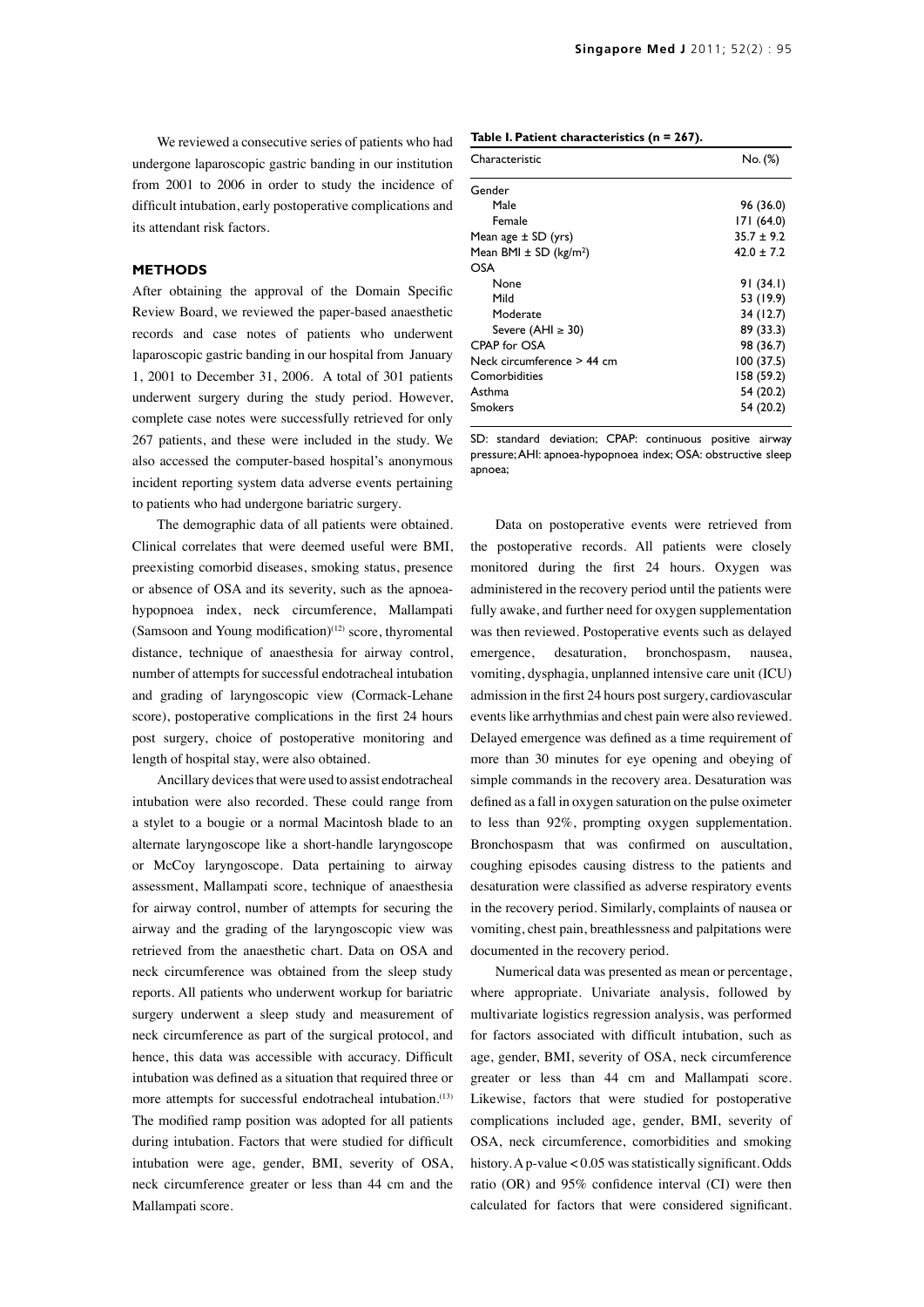| Factor                                    | No difficult intubation | Difficult intubation | p-value |
|-------------------------------------------|-------------------------|----------------------|---------|
| Mean age $\pm$ SD (yrs)                   | $35.37 \pm 9.29$        | $40.11 \pm 7.62$     | 0.036   |
| Male:Female                               | 85:164                  | 11:7                 | 0.021   |
| Mean BMI $\pm$ SD (kg/m <sup>2</sup> )    | $41.82 \pm 6.65$        | $45.04 \pm 12.64$    | 0.068   |
| Neck circumference (< 44 cm: $\ge$ 44 cm) | 160:89                  | 7:11                 | 0.032   |
| Mallampati score                          |                         |                      | 0.322   |
|                                           | 107                     |                      |         |
|                                           | 116                     | 8                    |         |
|                                           | 24                      | 2                    |         |
| 4                                         | 2                       |                      |         |
| Non-severe OSA:severe OSA                 | 172:77                  | 6:12                 | 0.002   |

**Table II. Differences between patients with and without difficult intubation.** 

SD: standard deviation; BMI: body mass index; OSA: obstructive sleep apnoea

The Statistical Package for the Social Sciences version 13 (SPSS Inc, Chicago, IL, USA) was used for data analysis.

All patients required general anaesthesia with endotracheal intubation, which was facilitated by succinylcholine in 77.9% of patients, atracurium in 17.9% and rocuronium in 3.4% of patients. Elective awake fibreoptic bronchoscopic intubation technique, as indicated by cervical spine pathology, was performed in two patients. Laryngoscope view was graded as 1 or 2 in 98% of patients, with or without external laryngeal pressure. Grade 3 laryngoscopic view was noted in three patients.

18 (6.7%) patients required three or more attempts at endotracheal intubation. Difficult intubation was not anticipated in nine out of the 18 patients. Intubation was eventually achieved with the aid of one or more of the following adjuncts: stylet, bougie, long-blade Macintosh scope and McCoy laryngoscope, either singly or in combination. No failed intubation or laryngeal mask airway rescue was recorded. No trauma or critical hypoxaemia, defined as desaturation < 85%, was recorded.

The distribution of patients in the two groups showed a predeliction toward younger, female patients with a lower BMI in the group without difficult intubation (Table II). Correlation was tested for severe OSA and neck circumference only. There was significant correlation between severe OSA (Spearman correlation 0.2,  $p =$ 0.002), neck circumference > 44 cm (Spearman correlation  $0.13$ ,  $p = 0.03$ ) and difficult intubation. Only severe OSA (OR 4.46, 95% CI 1.6–12.3,  $p = 0.004$ ), was significantly associated with difficult intubation among other factors such as BMI, age, Mallampati score, neck circumference, when entered in logistic regression analysis.

158 (58.17%) patients had comorbidities, of whom 54 (20.2%) had asthma. Other comorbidities were diabetes mellitus, hypertension, ischaemic heart disease, osteoarthritis and gout. 54 (20.2%) patients had a significant smoking history. 54 (20.2%) patients had early postoperative complications such as respiratory distress, nausea and atypical chest pain. No mortality was noted (in the first 24 hours) during the study period. The commonest complication was desaturation, which was most likely due to atelectasis in this patient population. It was easily overcome by the administration of supplemental oxygen. None of these patients required institution of therapeutic continuous positive airway pressure (CPAP). Patients who were already on CPAP therapy preoperatively for OSA were electively set on CPAP on the night of the surgery. In one patient, atypical chest pain was another complication that led to prolonged hospital stay. The pain was likely due to band position or pneumoperitoneum, as a cardiac cause was eventually ruled out. No record of delayed emergence was noted.

Patients from the recovery room were either discharged to the general ward or to a planned highdependency unit, according to the discretion of the attending anaesthetist. 59.5% of patients were electively admitted to the high-dependency unit, usually for severe OSA. There were no unplanned ICU admissions. The mean BMI of patients who were discharged to the general ward was  $38.8 \pm 5.4$ , while that of patients who were monitored in the high-dependency unit/ICU was  $44.73 \pm$ 7.49. The median length of stay was one day, which was similar in patients with or without complications.

Using multivariate logistic regression analysis, the factors associated with postoperative complications were increasing age (OR 1.04, 95% CI 1.01–1.08,  $p = 0.05$ ), asthma (OR 2.94, 95% CI 1.5–5.8, p = 0.002) and a BMI > 50 (OR 2.64, 95% CI 1.14–6.12, p = 0.02) (Table III). The postoperative complications involved mild exacerbations of bronchial asthma and desaturation in the recovery suite, which were conservatively managed with oxygen and bronchodilators.

#### **DISCUSSION**

Bariatric surgery was first performed in our hospital in 2001, and since then, we have had the largest series of bariatric surgery cases. We have developed protocols for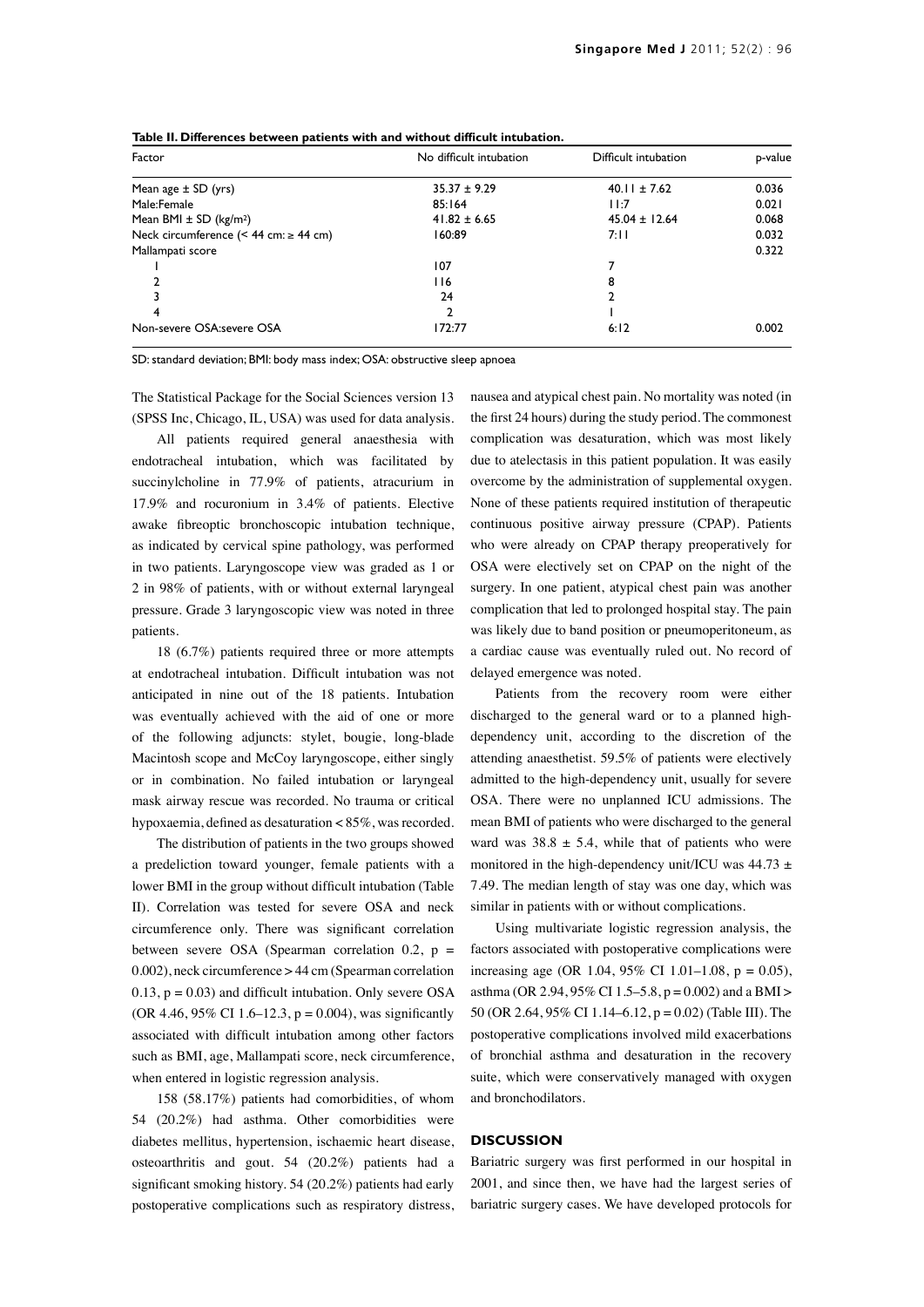| Factor<br>No complication<br>Complication<br>$35.02 \pm 9.18$<br>0.018<br>$38.33 \pm 9.13$<br>Mean age $\pm$ SD (yrs)<br>0.65<br>Male:Female<br>78:135<br>18:36<br>Mean BMI $\pm$ SD (kg/m <sup>2</sup> )<br>$41.64 \pm 7.11$<br>$43.62 \pm 7.48$<br>0.073<br>Non-severe:severe OSA<br>0.33<br>145:68<br>33:21<br>No comorbidities: comorbidities<br>93:120<br>16:38<br>0.061<br>0.002<br>178:35<br>35:19<br>No Asthma: asthma<br>0.24<br>173:40<br>Non-smokers: smokers<br>40:14 | . . |         |
|-----------------------------------------------------------------------------------------------------------------------------------------------------------------------------------------------------------------------------------------------------------------------------------------------------------------------------------------------------------------------------------------------------------------------------------------------------------------------------------|-----|---------|
|                                                                                                                                                                                                                                                                                                                                                                                                                                                                                   |     | p-value |
|                                                                                                                                                                                                                                                                                                                                                                                                                                                                                   |     |         |
|                                                                                                                                                                                                                                                                                                                                                                                                                                                                                   |     |         |
|                                                                                                                                                                                                                                                                                                                                                                                                                                                                                   |     |         |
|                                                                                                                                                                                                                                                                                                                                                                                                                                                                                   |     |         |
|                                                                                                                                                                                                                                                                                                                                                                                                                                                                                   |     |         |
|                                                                                                                                                                                                                                                                                                                                                                                                                                                                                   |     |         |
|                                                                                                                                                                                                                                                                                                                                                                                                                                                                                   |     |         |

**Table III. Differences between patients with and without early postoperative complications.**

SD: standard deviation; BMI: body mass index; OSA: obstructive sleep apnoea

the perioperative management of this high-risk group, which include enrolment in a multidisciplinary weightmanagement programme, pre-anaesthetic screening for comorbid conditions and airway difficulties, as well as elective ICU booking, perioperative use of mask CPAP and intraoperative anaesthetic management protocol.

The overall incidence of difficult intubation was high in our study (6.7%), but intubation was nonetheless successful in all our patients. In another local study by Butler and Dhara, the authors studied the incidence of difficult laryngoscopy in mixed surgical patients in Singapore and found that 8.2% of all patients had difficult laryngoscopy, which was reduced to 1.6% when cricoid pressure or external laryngeal pressure was applied.<sup>(14)</sup> However, this study referred to the incidence of difficult laryngoscopy in all patients, unlike our study, which exclusively looked at patients with obesity.

Our department policy for intraoperative management during bariatric surgery recommends strict preoxygenation for three minutes in the ramp position, followed by a rapid sequence intubation technique with succinylcholine if the patient is considered to be at risk for difficult intubation and aspiration. One of the greatest concerns would be the ability to mask-ventilate these patients after they are paralysed. Unfortunately, the details of difficulty in mask ventilation were not always available in the case notes. After gaining more experience and confidence, we began attempting laryngoscopy and intubation with non-depolarising agents. Obesity does not necessarily put these patients at a higher risk for aspiration, as opposed to their leaner counterparts. (15) In fact, the use of rapid sequence technique, and therefore, cricoid pressure, has been postulated to worsen the laryngoscopic view and contribute to difficulty in intubation.<sup>(16)</sup> All patients who met the criteria of difficult intubation were intubated with succinylcholine, except for one who received atracurium. Hence, application of cricoid pressure may have contributed to the increase in the incidence of difficult intubation.

Although it has been shown in previous studies

that OSA is more prevalent in patients with obesity,<sup>(10)</sup> the association of obesity with difficult intubation has been a subject of considerable controversy.(6-8) Brodsky et al reported that neither BMI nor OSA predicts difficult intubation,<sup>(6)</sup> but a larger neck circumference and a high Mallampati score were positive predictors in their study.<sup>(6)</sup> Morbid obesity is known to be one of the risk factors for the development of OSA. Certain anatomical features in OSA compromise airway dimensions and have been suspected of causing difficult airway access. Siyam and Benhamou studied patients with OSA and found a higher incidence of difficult intubation in patients with OSA as compared to the control population.<sup>(7)</sup> However, they did not find an increasing risk of difficult intubation with an increasing severity of OSA. Hiremath et al studied patients with difficult intubation and found a significant association between OSA and difficult intubation.(11) A review of the literature did reveal studies on either OSA or morbid obesity with relation to difficult intubation, but in our study, we attempted to look at both of these factors together. This study is unique as it focused on the interactions between the various factors that may cause difficult intubation in the morbidly obese patients undergoing laparoscopic banding.

On univariate analysis, both severe OSA and neck circumference were noted to be associated with difficult intubation. However, on employing multivariate logistic regression analysis, only severe OSA was found to be associated with difficult intubation. This may be explained by an association between severe OSA and neck circumference in previous studies as well as in our data. The presence of severe OSA puts this high risk group of patients at an additional risk for difficult intubation due to changes in the upper airway, namely increased fatty tissue around the neck and increased peripharyngeal tissue. With a reduced space for displacement of structures during laryngoscopy, visualisation of the larynx and vocal cords is thus impaired. While obesity in itself does not predispose one to difficult intubation, the higher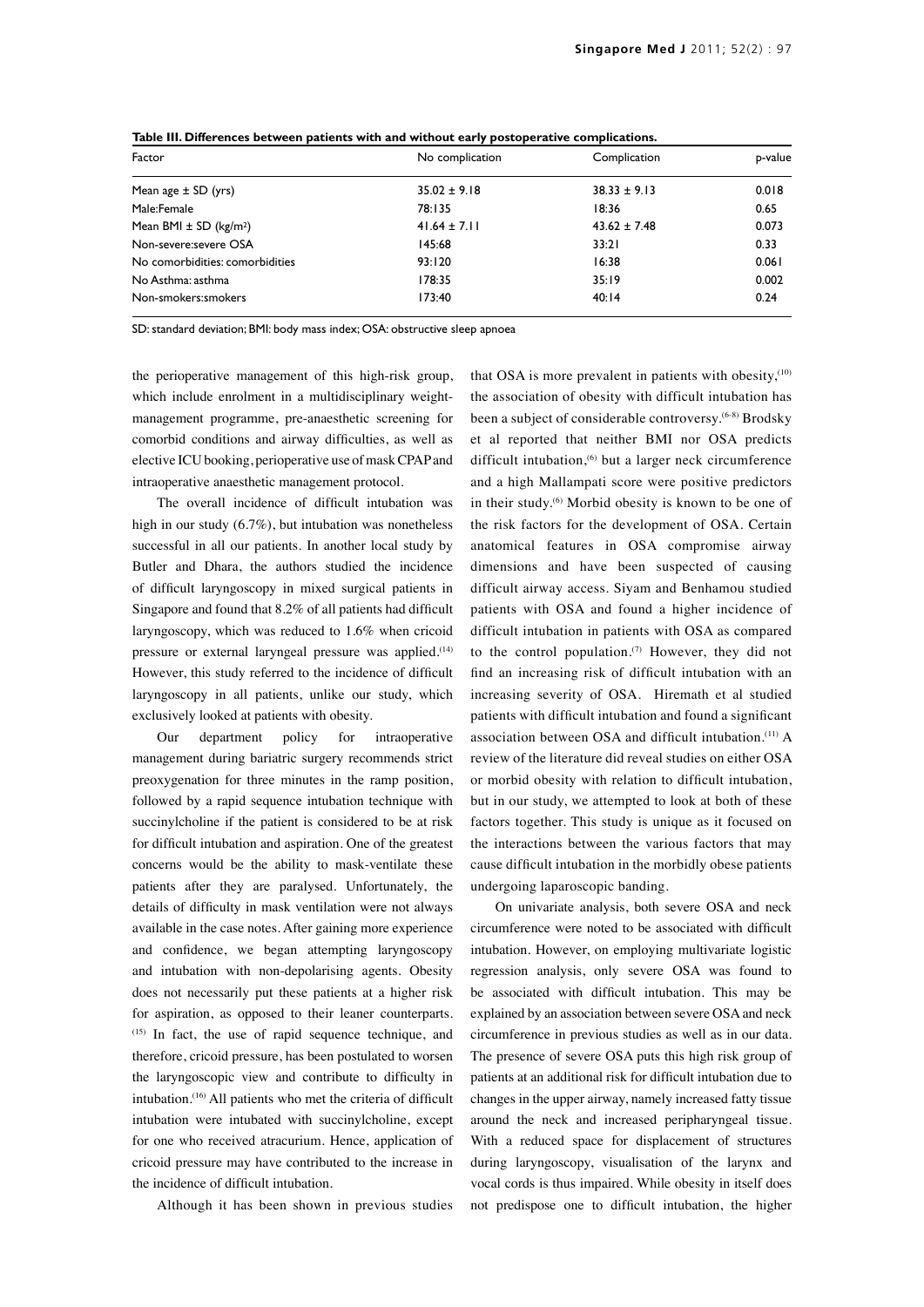incidence of OSA in these patients should raise the alarm for potentially difficult laryngoscopy. In evaluated and diagnosed patients, sleep studies or other screening tools for OSA could thus serve as red flags in alerting the anaesthesiologist to the possibility of a difficult airway.

The immediate availability of adjuncts like stylets, bougies, short-handle laryngoscopes and McCoy laryngoscopes has helped to achieve a high degree of success with endotracheal intubation among our patients. We strongly recommend the availability of such adjuncts (as well as video laryngoscopes) before intubation. In addition, it may not be mandatory to carry out rapid sequence intubation with succinylcholine in these patients, as our experience has shown. Difficult mask ventilation, especially after muscle paralysis, may be overcome by using two hands for mask ventilation, with a trained assistant or ventilator delivering the positive pressure. Careful positioning, the availability of appropriate equipment and extra help are effective in reducing the incidence of difficult or failed intubation.

Our postoperative practice is to extubate the trachea in a semi-upright position so as to avoid complications like airway obstruction, basal atelectasis or negative pressure pulmonary oedema. We routinely employ antiemetic prophylaxis, with a combination of dexamethasone and ondansetron. Prophylactic perioperative antibiotics and low-molecular-weight heparin is standard practice. Morbidly obese patients and patients with severe OSA require ICU booking.(17)

The commonly encountered complications in the postoperative period are nausea, vomiting, desaturation, haemodynamic instability, aspiration, infection and deep vein thrombosis. Karunakar et al reported that BMI is predictive of complications like blood loss, wound infection and deep vein thrombosis after operative acetabular fractures.(18) In another paper, Brandt et al reported that severe obesity does not adversely affect perioperative mortality and morbidity in coronary artery bypass surgery.(19) In another study on obese patients presenting for spine surgery, Patel et al reported BMI as an independent predictor of significant postoperative complications, and that the probability of minor complications increased with age.<sup>(9)</sup> Pang retrospectively studied 118 patients who underwent surgery for OSA and found an increased incidence of desaturation in patients with severe OSA, for which the author recommended the use of CPAP in the immediate postoperative period to reduce the incidence. $(20)$  Siyam et al also noted a corresponding increase in respiratory complications in OSA patients, with 97% of these patients requiring respiratory support.<sup>(7)</sup> In a study by Ahmad et al, where the recovery profiles of obese patients with OSA were compared to obese patients without OSA, it was observed that the incidence of desaturation in the recovery area did not differ between the two groups.(21) Similarly, we did not find any correlation between OSA and the development of complications in the early postoperative period, which concur with the results published by Ahmad et al.

Expectedly, we noted more frequent complications in patients with asthma due to the natural history of the disease. Patients with obesity already have a poor oxygen reserve, which makes them even more vulnerable to the respiratory hazards associated with asthma in the postoperative period. We also noted frequent occurrences of respiratory complications, which were dealt with by nebulisation of bronchodilators, institution of supplemental oxygen or CPAP for patients who were already on it preoperatively. We also observed that older patients were more prone to respiratory complications, with the risk increasing by 9% every year. Surprisingly, the incidence of complications, be it respiratory or otherwise, were not encountered more frequently in smokers as compared to non-smokers. Obesity alone did not seem to pose a risk for development of postoperative complications. Atypical chest pain was noted in five patients, which proved innocuous and was probably secondary to the band position. Any cardiac aetiology to this chest pain was ruled out; it was hence labeled as atypical chest pain.<sup>(22)</sup>

No life-threatening complications were noted. This may be due to the close monitoring of this high-risk group and the adherence to protocols for perioperative management. The low incidence of nausea and vomiting may be attributed to a strict antiemetic regime practised in this group of patients. We had no reports of aspiration, infection or deep vein thrombosis. However, we restricted data collection in this study to the first 24 hours postoperatively and thus could not account for any infection or deep vein thrombosis occurring subsequently.

This experience has influenced our decision for ICU admissions postoperatively for this group of patients. Perhaps older patients and asthmatics should be managed in facilities with close monitoring, such as a prolonged stay in post-anaesthesia care unit, highdependency or ICU care postoperatively. Our practice of using prophylactic antiemetics and anticoagulants has led to a very low incidence of nausea, vomiting and deep vein thrombosis. We prefer to extubate obese patients when they are awake and in a propped-up position, in concurrence with the literature and physiology so as to minimise airway obstruction and atelectasis.

There are limitations to the study. As this was a retrospective study, standardisation and accuracy